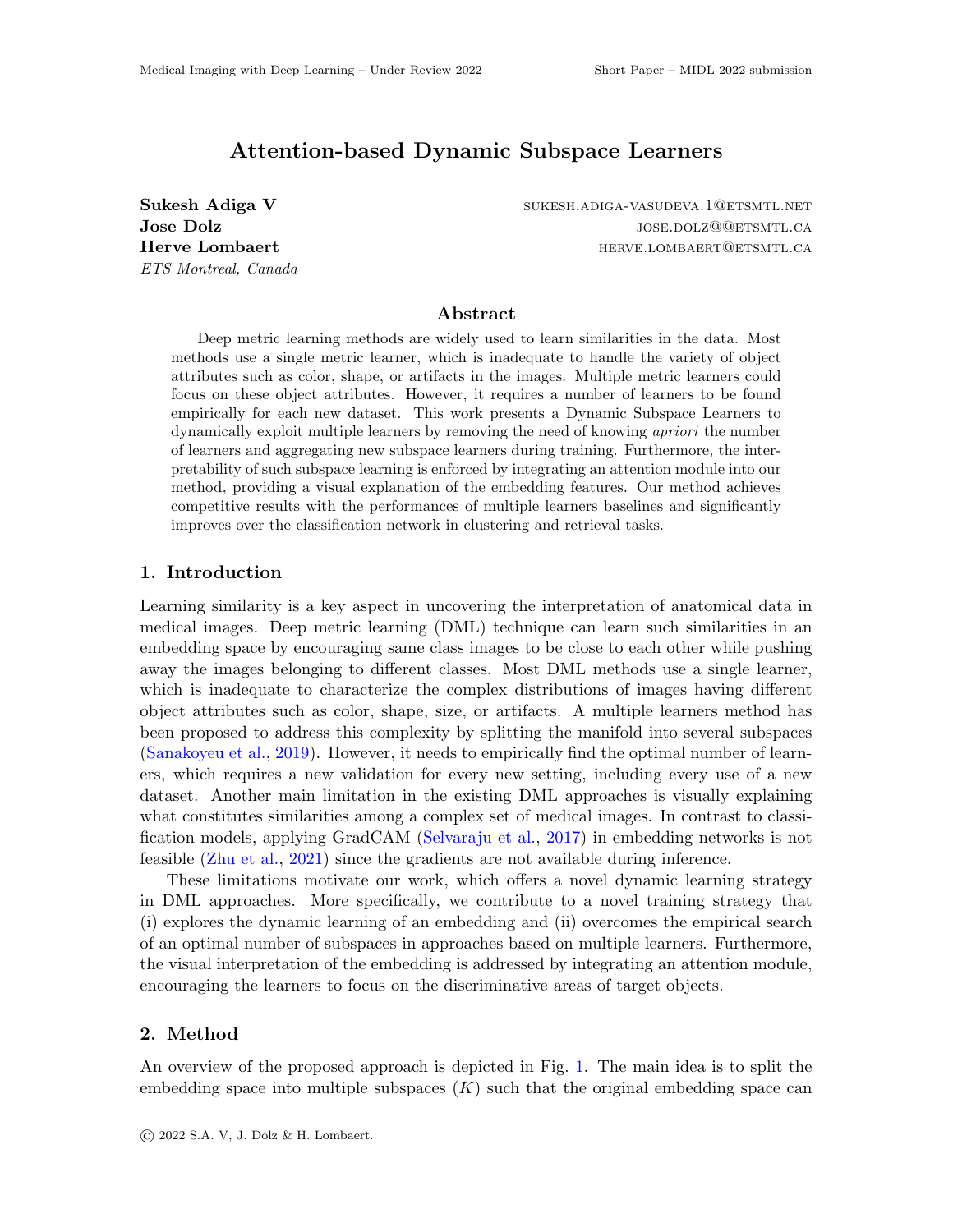<span id="page-1-0"></span>

Figure 1: Overview of our proposed method. An embedding space  $E$  is learnt by aggregating new subspaces during training. Suppose there are  $K$  subspaces, the training data are grouped into  $K$  groups in the embedding space (step 1) and assigned to an individual subspace learner. Each learner later only attends the data from its subgroup in the learning stage (step 2). In inference time, the entire embedding space is used to map an image.

be learned by refining its subspaces. Contrary to [\(Sanakoyeu et al.,](#page-2-0) [2019\)](#page-2-0), the embedding space is split dynamically, which removes the need to search for the optimal number of learners K in each scenario. Training consists of two iterative steps. First, input images are mapped into the lower dimensional space using the entire embedding layer  $E$ , where images are clustered into different groups. Second, the clustered data is consequently assigned to an individual subspace learner so that each learner learns a part of the embedding space from a subgroup of images. Each subspace is formed by grouping high-scoring neurons of the embedding layer E, as and when the network accuracy plateaus and assigns a new metric learner. Scoring function of neurons  $(e_i)$  is defined as  $s(e_i) =$ ∂f<sup>θ</sup>  $\frac{\partial f_{\theta}}{\partial e_i}e_i$ , similar to pruning strategy [\(Molchanov et al.,](#page-2-3) [2017\)](#page-2-3). The training data is eventually re-clustered with the updated  $K$ . The remaining neurons of the embedding layer are reset and used to explore the new subspace. Finally, all subspaces are combined to generate a full embedding space.

Furthermore, an attention module  $A(\cdot)$  is integrated into the learning process to enhance the learning of the embedding space. The attention module generates the attention map, which is element-wise multiplied with each feature map, resulting in the set of attentive features. These attentive features are subsequently combined with global average pooling (GAP) and mapped into the embedding space using a dense layer (Fig. [1\)](#page-1-0).

#### 3. Experiments and Results

Our method is evaluated for clustering and image retrieval tasks using NMI and Recall scores on ISIC19 [\(Combalia et al.,](#page-2-4) [2019\)](#page-2-4) and MURA [\(Rajpurkar et al.,](#page-2-5) [2018\)](#page-2-5) datasets with a training/testing split of  $20,000/5,331$  and  $36,808/3,197$  images, respectively. The performance of our method is compared with single and multiple metric learner (MML) [\(Sanakoyeu et al.,](#page-2-0) [2019\)](#page-2-0) methods. Note that, MML and our method employ a margin loss, while MML with  $K = 1$  is equivalent to the margin loss method. From Table [1,](#page-2-6) our proposed method consistently achieves the best results in terms of NMI while performing on par with